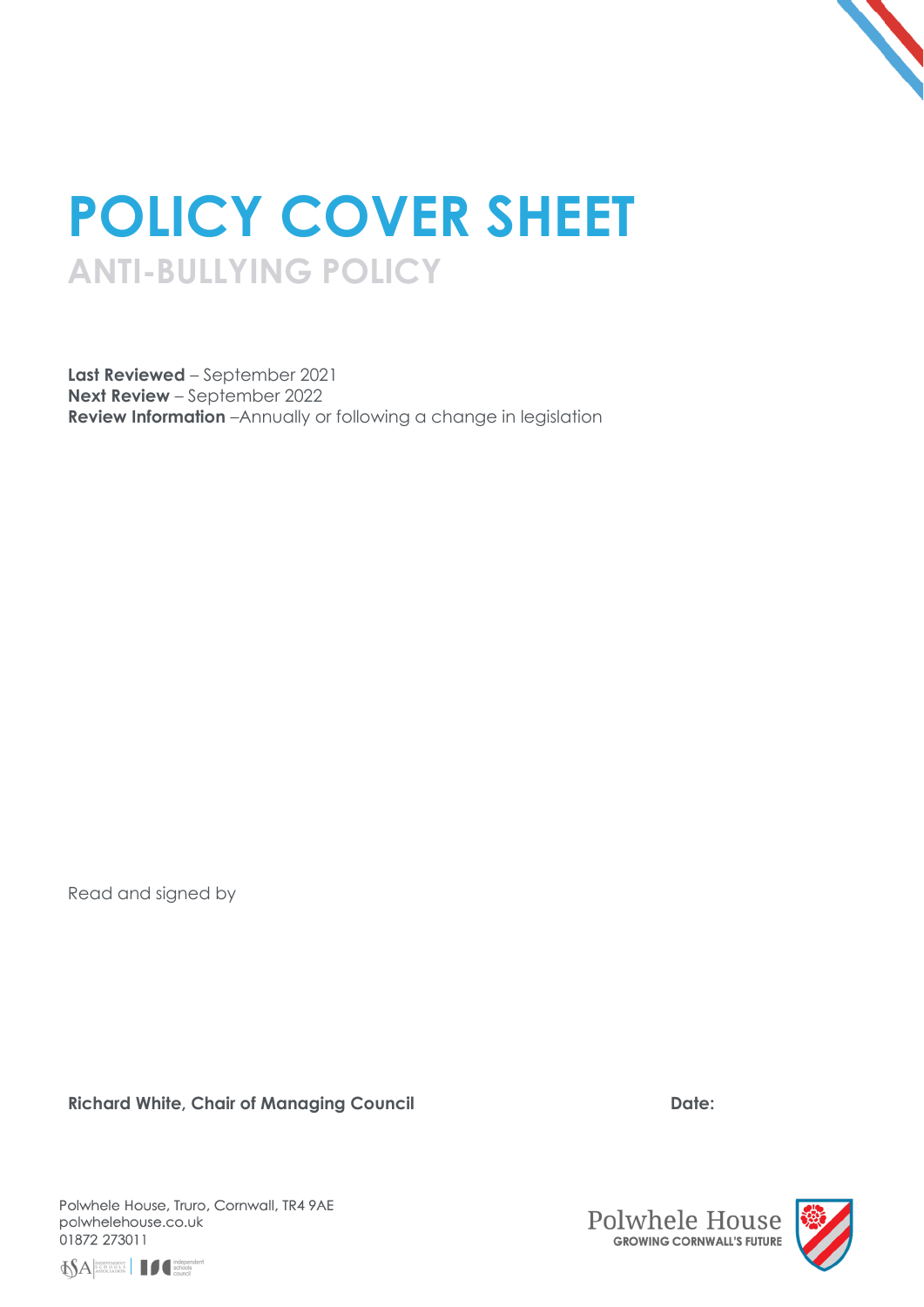# **ANTI-BULLYING POLICY**

*This is the Anti-Bullying Policy for Polwhele House which includes Early Years Foundation Stage, Boarding and After School Clubs. It has been written with regard to the DCSF Guidance 'Safe to Learn: Embedding Anti-Bullying Work in Schools', a copy of which is held on file by the Bursar. It is published on our website for parents of current and prospective pupils, as per ISI Guidelines.*

# **Aims and Objectives**

At Polwhele House, our community is based upon respect, good manners and fair play. We are committed to providing a safe and caring environment that is free from disruption, violence and any form of harassment so that every one of our pupils can develop his/her full potential. We expect our pupils to treat members of staff with courtesy and co operation so that they can learn in a relaxed, but orderly, atmosphere. All pupils should care for and support each other. Across the school, our School Values of 'Ready, Respectful and Safe' are an integral part of everyday school life and are referred to in lessons, assemblies and all other communication with pupils.

Polwhele House prides itself on its respect and mutual tolerance. Parents/guardians have an important role in supporting the school in maintaining high standards of behaviour. It is essential that school and homes have consistent expectations of behaviour and that the co-operate closely together. Acceptance of this policy forms part of our standard terms and conditions. This policy is available to parents of pupils and prospective pupils on our website and on request. It is also available and known to staff and boarders, including junior and recently appointed staff.

Bullying, harassment, victimisation and discrimination will not be tolerated. We treat all our pupils and their parents fairly and with consideration and we expect them to reciprocate towards each other, the staff and the school. Any kind of bullying is unacceptable. This policy applies to all day and boarding pupils in the school, including those in the Early Years Foundation Stage.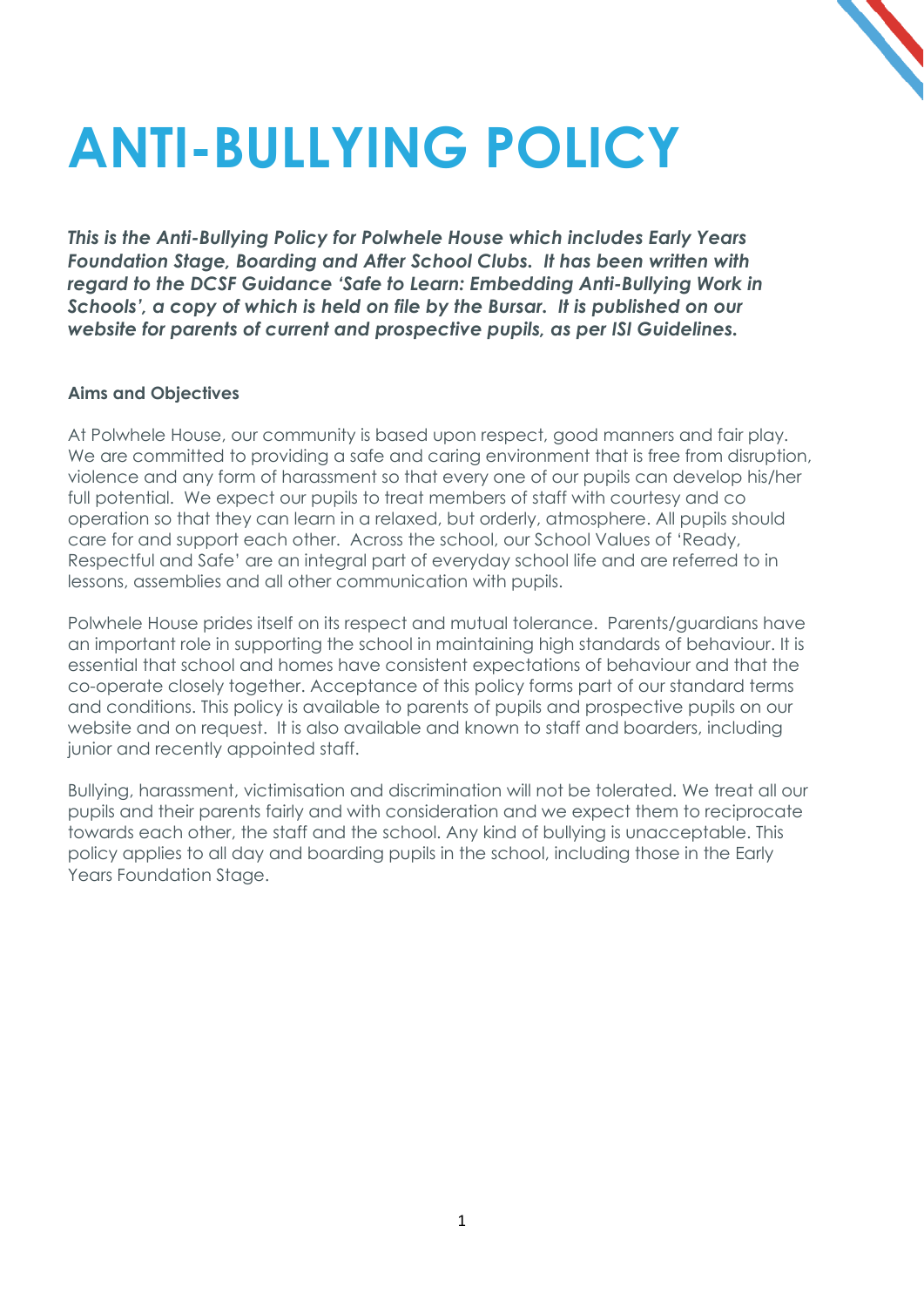# **Definition of Bullying**

"Bullying may be defined as: *Behaviour by an individual or group, repeated over time, that intentionally hurts another individual or group, either physically or emotionally*". Preventing and Tackling Bullying: Advice for School Leaders, Staff and Governing Bodies (see references).

Bullying is the intentional hurting, harming or humiliating of another person by physical (including sexual), verbal (including email, chat room and SMS messages), and emotional means (by excluding, tormenting or spreading malicious rumours). It can involve manipulating a third party to tease or torment someone. It can involve complicity that falls short of direct participation. Bullying is often hidden and subtle. It can also be overt and intimidatory.

Bullying may involve actions or comments that are racist, sexual, sexist or homophobic, which focus on religion, cultural background, disabilities or other physical attributes (such as hair colour or body shape). Bullying can happen anywhere and at any time and can involve everyone - pupils, other young people, staff and parents. Bullying can be perpetrated by anybody within the environment and is often found to have been carried out by peers, known as peer on peer abuse or child on child abuse.

#### **Cyberbullying – Definition**

Mr Bill Belsey, the creator of the website: www.cyberbullying.org defined this unpleasant and particularly intrusive phenomenon in the following terms:

"Cyberbullying involves the use of information and communication technologies to support deliberate, repeated, and hostile behaviour by an individual or group that is intended to harm others."

Cyberbullying can involve social networking sites, like Bebo, Facebook and Myspace, emails and mobile phones used for SMS messages and as cameras.

# **The School's Response to Bullying**

At Polwhele House, we always treat bullying, including allegations of bullying, very seriously. It conflicts sharply with the school's policy on equal opportunities, as well as with its social and moral principles. Bullying can be so serious that it causes psychological damage, eating disorders, self-harm and even suicide, and, whilst bullying is not a specific criminal offence, there are criminal laws which apply to harassment and threatening behaviour.

Bullying on the basis of protected characteristics such as race or gender identity is taken particularly seriously.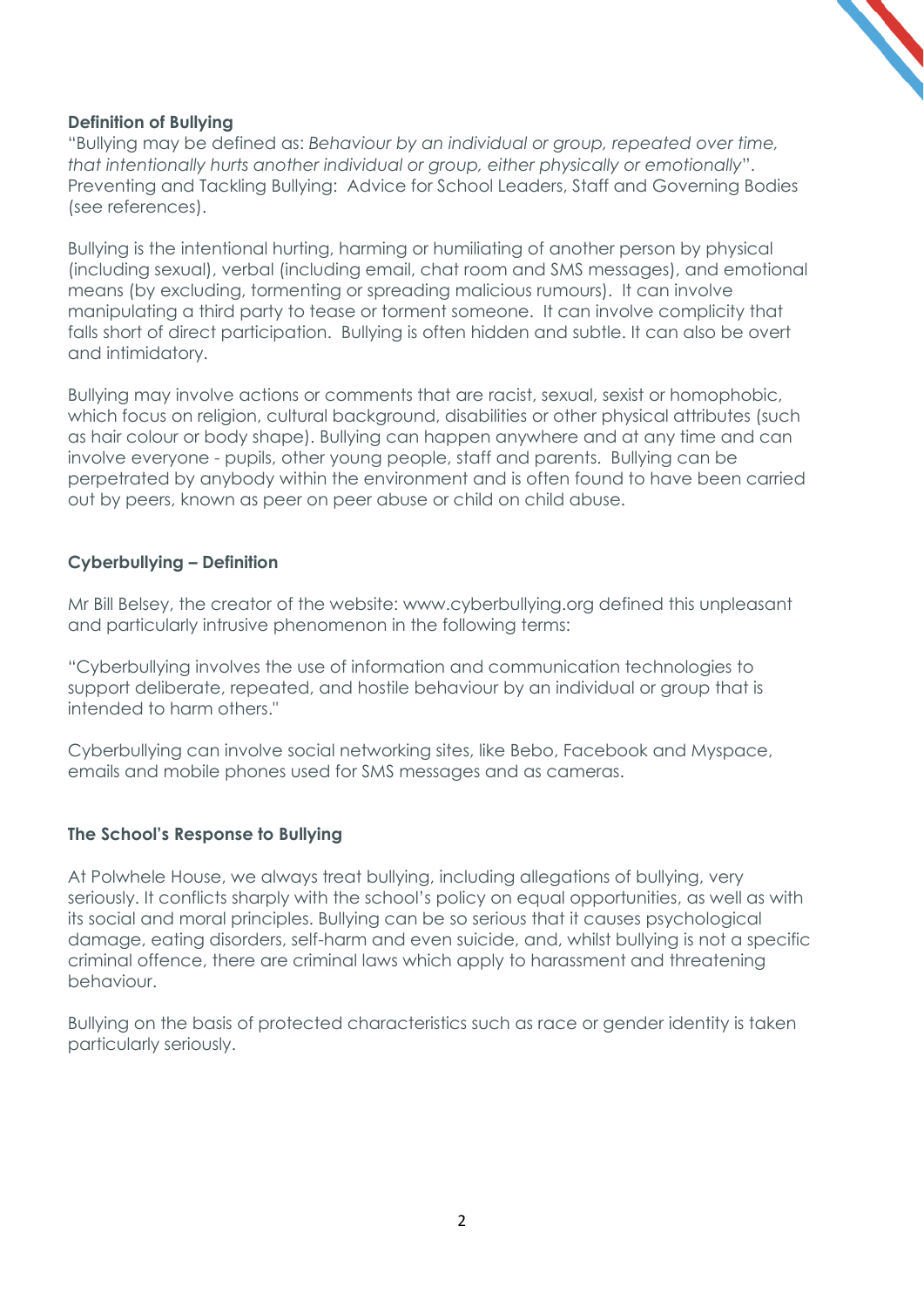# **Signs of Bullying**

- Changes in behaviour that may indicate that a pupil is being bullied include:
- Unwillingness to return to school
- Displays of excessive anxiety, becoming withdrawn or unusually quiet
- Failure to produce work, or producing unusually bad work, or work that appears to have been copied, interfered with or spoilt by others
- Books, bags and other belongings suddenly go missing or are damaged
- Change to established habits (e.g. giving up music lessons, change to accent or vocabulary)
- Diminished levels of self-confidence
- Frequent visits to the office with symptoms such as stomach pains, headaches etc
- Unexplained cuts and bruises
- Frequent absence, erratic attendance, late arrival to class
- Choosing the company of adults
- Displaying repressed body language and poor eye contact
- Difficulty in sleeping, experiencing nightmares etc
- Talking of suicide or running away

Although there may be other causes for some of the above symptoms, a repetition of, or a combination of these possible signs of bullying should be investigated by parents and teachers.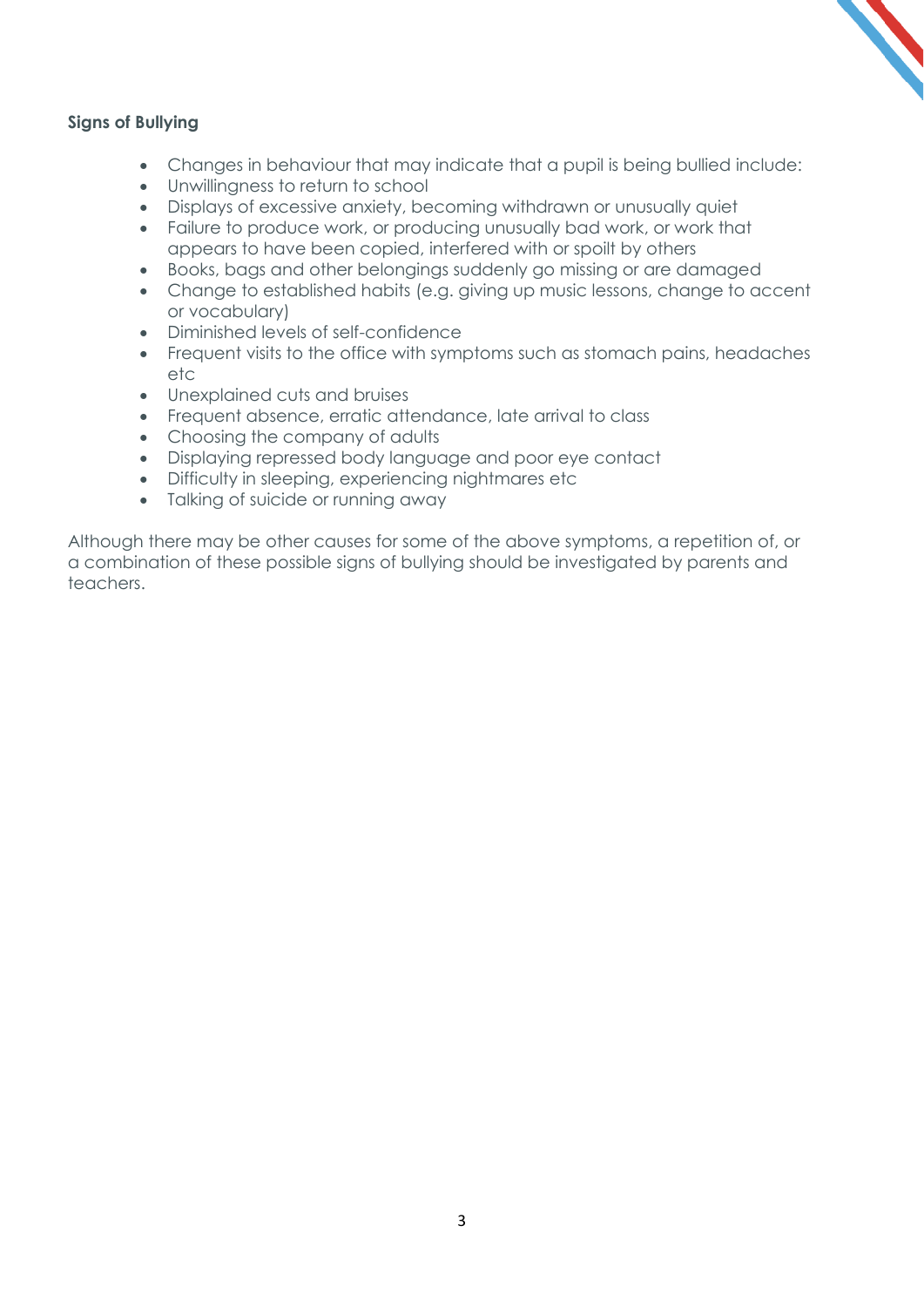# **Preventative Measures**

We take the following preventative measures in order to ensure that bullying does not become a problem which is associated with Polwhele House:

- All new pupils (including boarders and our youngest pupils) are briefed thoroughly on the school's expected standards of behaviour. They are told what to do if they encounter bullying. We guarantee that whistle-blowers who act in good faith will not be penalised and will be supported.
- All new members of staff and parental volunteers are given guidance on the school's anti-bullying policy and in how to react to allegations of bullying in their first week at Polwhele House. They are required to read the school's policy as part of their induction. We use appropriate assemblies to explain the school policy on bullying. Our PSHE programme is structured to give pupils an awareness of their social and moral responsibilities as they progress through the school. The programme is structured to enforce the message about community involvement and taking care of each other.
- Other lessons, particularly RS, English and drama highlight the issue of bullying and reinforce this message by teaching moral and spiritual values that show bullying to be unacceptable and by developing social skills.
- All our pupils are encouraged to tell a member of staff at once if they know that bullying is taking place in line with our policy on whistle-blowing.
- All reported incidents are recorded and investigated at once. We always monitor reported incidents. Records of any incidents are kept securely in the office of the Head in order that patterns of behaviour can be identified and monitored.
- Our teaching staff all support the Head and are trained in handling any incidents as an immediate priority, and are alert to possible signs of bullying.
- Our Head gives support and guidance to other staff on handling and reporting incidents, and on the follow-up work with both victims and bullies.
- Staff are always on duty at times when pupils are not in class and patrol the school site, particularly areas where bullying might occur. They are trained to be alert to inappropriate language or behaviour.
- All boarders and their parents are made aware of the contents of the school's antibullying policy and are aware that they can download copies from the school's website. All boarders know how to report anxieties to the Head of Boarding or to another member of the staff.
- Our notice boards display advice on where pupils can seek help, including details of confidential helplines and websites connecting to external specialists, such as Childline, Kidscape, Get Connected, Samaritans etc.
- All pupils have access to a telephone helpline enabling them to call for support in private.
- We have banned initiation ceremonies designed to cause pain, anxiety or humiliation.
- We reserve the right to investigate incidents that take place outside school hours, on school visits and trips and that occur in the vicinity of the school, involving our pupils.
- We welcome feedback from parents and guardians on the effectiveness of our preventative measures.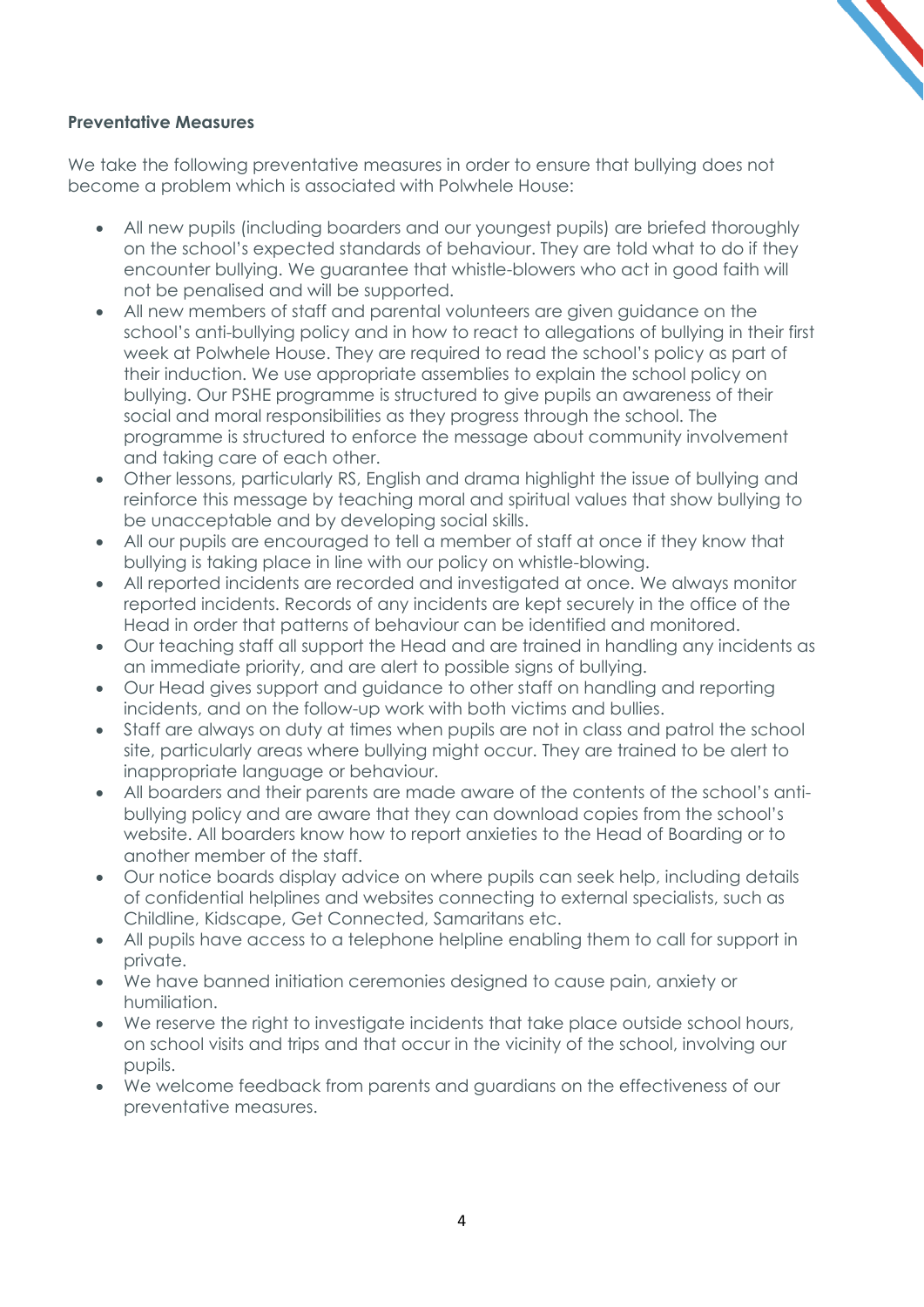# **Cyberbullying – Preventative Measures**

In addition to the preventative measures described above, Polwhele House:

- Expects all pupils to adhere to its charter for the safe use of the internet (See Online Safety Policy. Certain sites are blocked by our filtering system and our IT support company monitors pupils' use.
- May impose sanctions for the misuse, or attempted misuse of the internet.
- Issues all pupils with their own personal school email address. Access to sites such as 'hotmail' is not allowed inside school.
- Offers guidance on the safe use of social networking sites and cyberbullying in PSHE lessons which covers blocking, removing contacts from 'buddy lists' and sharing personal data.
- Offers guidance on keeping names, addresses, passwords, mobile phone numbers and other personal details safe.
- Pupils' mobile phones and cameras are not permitted in school.

# **Procedures for Dealing with Reported Bullying**

If an incident of bullying is reported, the following procedures are adopted:

- The member of staff to whom it was reported, or who first discovers the situation, will control the situation, reassure and support the pupils involved.
- He/she will inform an appropriate member of the senior management team as soon as possible.
- The member of staff will calmly explain the range of disciplinary measures that are potentially involved.
- The victim will be interviewed on his/her own and asked to write an account of events.
- The bully, together with all others who were involved, will be interviewed individually and asked to write an immediate account of events.
- The incident should be recorded in writing signed and dated before it is given to the Head who is responsible for keeping all records of bullying and other serious disciplinary offences, securely in the Head's office.
- The victim will be interviewed at a later stage by an appropriate member of staff separately from the alleged perpetrator. It will be made clear to him/her why revenge is inappropriate. He/she will be offered support to develop a strategy to help him or herself.
- The alleged bully will be interviewed at a later stage by an appropriate member of staff, separately from the victim, and it will be made clear why his/her behaviour was inappropriate and caused distress. He/she will be offered guidance on modifying his or her behaviour, together with any appropriate disciplinary sanctions as set out in the school's Behaviour Policy (See *Behaviour, Rewards and Exclusions Policy)*; for example, detention, withdrawal of privileges or suspension. In particularly serious and/or persistent cases, the bully should expect permanent exclusion.
- The parents/guardians of all parties should be informed and invited into school to discuss the matter. Their support should be sought.
- A way forward, including disciplinary sanctions and counselling, should be agreed. This should recognise that suitable support is needed both for children who are being bullied and for pupils who bully others, as well as dealing with appropriate disciplinary measures in accordance with the school's Behaviour Policy.